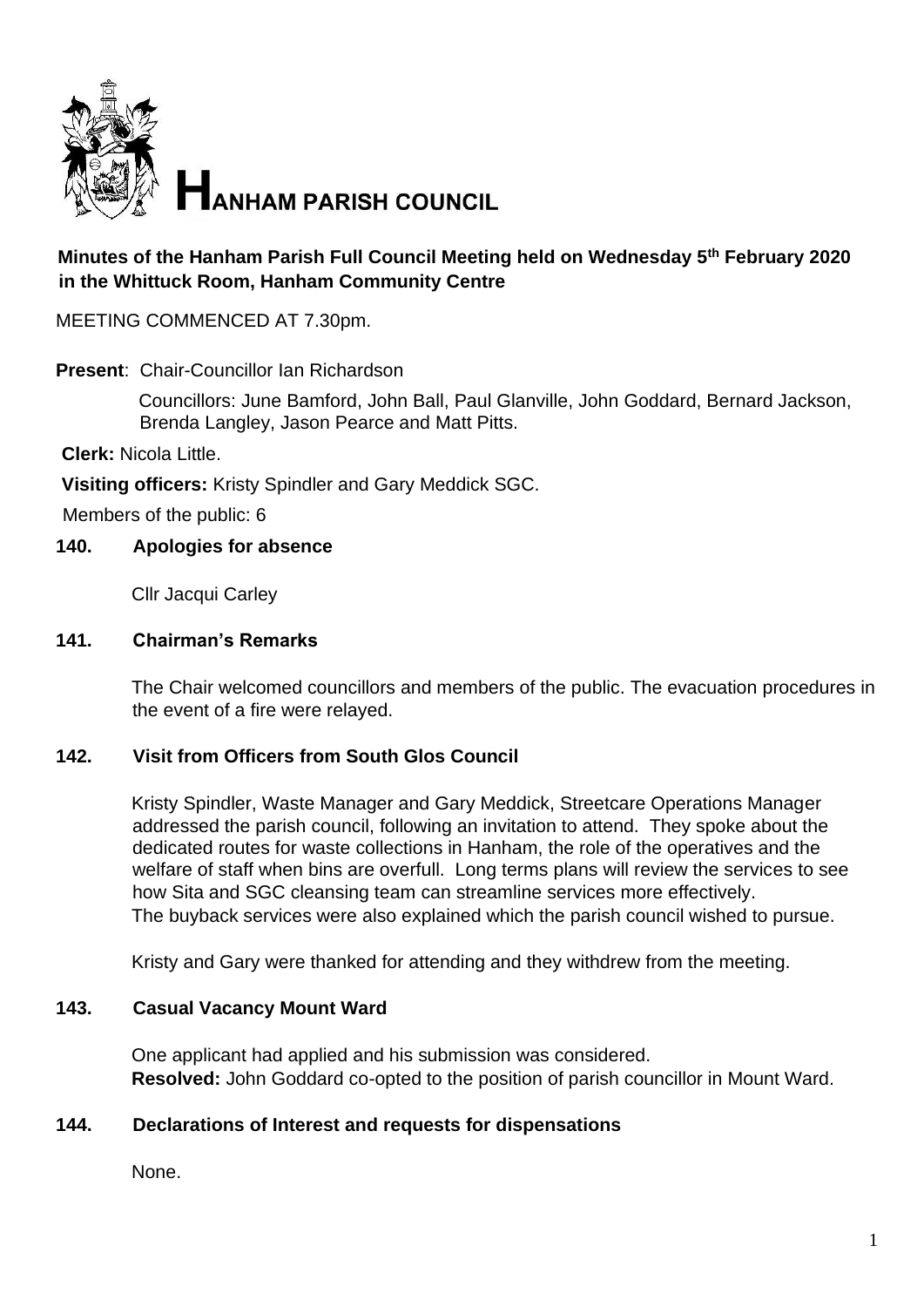## **145. Confirmation of Minutes**

The Chair asked that the minutes of the Full Council of 8<sup>th</sup> January 2020 be approved. **Resolved:** That the minutes of the Full Council of 8<sup>th</sup> January 2020 are approved as a correct record and signed by the Chairman.

## **146. Adjourn for Public Participation**

Members of the public wished to speak about the following;

- Trip hazard with paving stones along the High Street, several sunken stones by the Maypole pub in the square.
- Loss of Tree by the barriers in Hunters Road
- Overgrown tree by Lloyds Bank needs reducing, blocking the street light. Concerns over variation of speed limits along Memorial Road.

District Cllr June Bamford was able to provide further information as to the inconsistencies on speed limits and was also able to confirm that the police would be keeping a watch on illegal parking on and adjacent to Memorial Road near to the Trading Estate.

## Report from District Councillors

Cllr June Bamford spoke on behalf of the three district councillors. AEK Boco Football Club, variation of conditions planning application. This was being dealt with by SGC Planning Committee on 5<sup>th</sup> March 2020.

------

The Chair thanked the District Cllrs for their report.

## **147. Meeting Reconvened**

## **148. Planning Matters**

a) Consideration of the following planning application;

**P20/01017/F- 26 Highfield Avenue Hanham Bristol BS15 3RA.** Erection of two storey side and single storey rear extension to form additional living accommodation.

□ No objections.

b) None.

## **149. Finance**

a) The Chair provided a verbal report. All current expenditure is within budget.

## **Balances of accounts As at 4th February 2020**

| H.S.B.C. Treasurers Account                      |           | 4,581.03 H.S.B.C. |
|--------------------------------------------------|-----------|-------------------|
| Money Manager Account                            | 48,085.60 |                   |
| H.S.B.C. Election Account (earmarked reserves)   |           | 21,303.97         |
| H.S.B.C. High Interest bond (earmarked reserves) |           | 11,800.16         |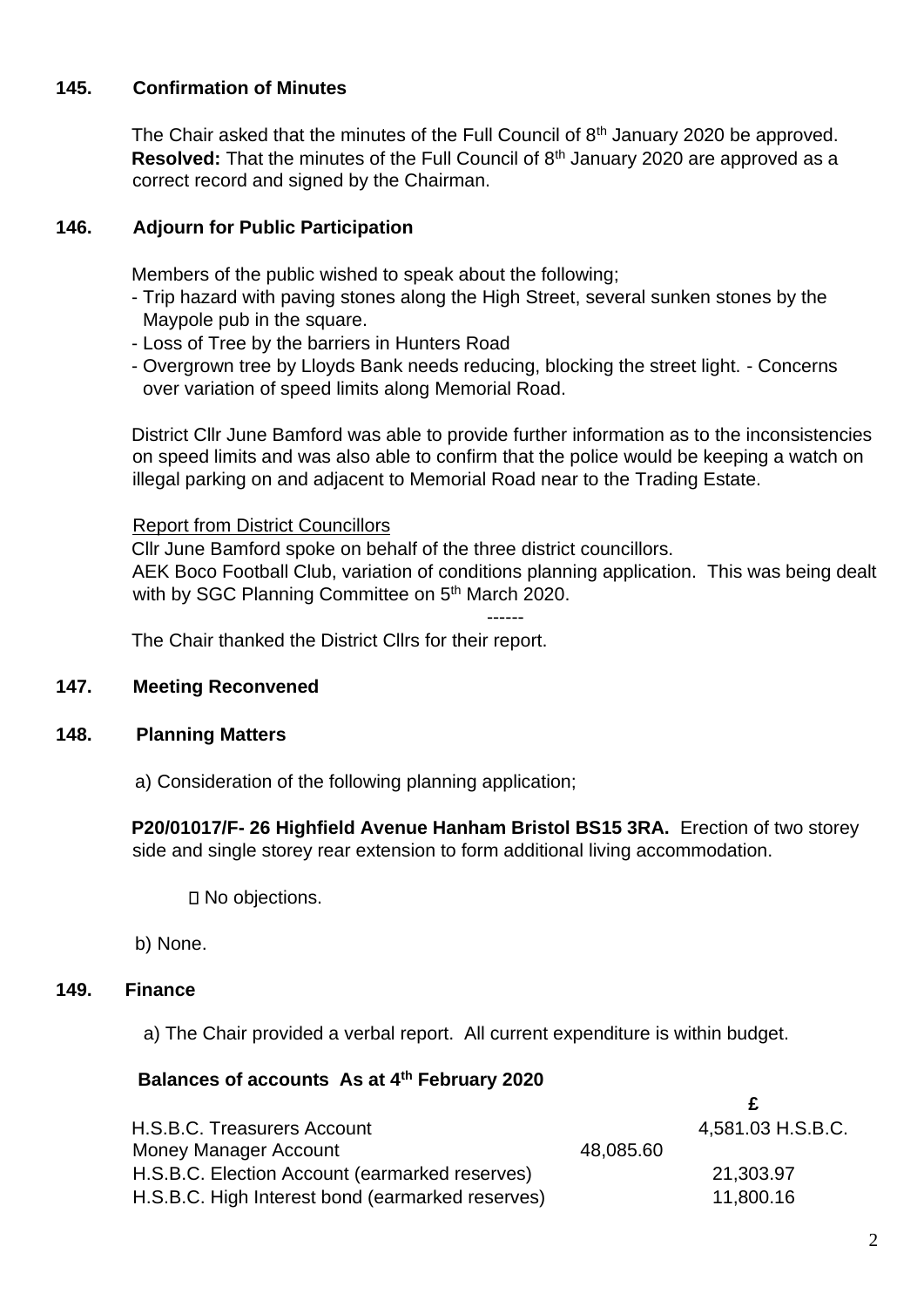b) **Resolved:** payments approved from the schedule provided.

#### **150. Report from working groups**

#### **Planned Expenditure from Reserves**

The Chair provided a written report to Full Council detailing the recommendations for spending from the working group. This was considered carefully.

**Resolved**. Spending plan approved as per details within the report. The following councillors to take the lead on the various projects, reporting back to Chair of Finance, Cllr B Langley:

Cllr J Ball – Hanham Bus Partnership - grant award for summer and winter fairs and general repairs to existing flag holders. Replace weathered flags.

Cllr J Ball - Hanham Bus Partnership – grant award, VE Day Anniversary Celebrations purchase of appropriate bunting, flags and new flag holders.

Cllr J Bamford - Buy back scheme, litter picker

Cllr B Jackson – VE Day Anniversary, planting of tree, installation of plaque

Cllr M Pitts – Grant award, Hanham Youth Club

Cllr I Richardson- Swift Sports Coaching sessions

Cllr I Richardson – Grant award Friends of Avon Valley Woodlands

**Resolved:** Clerk to notify the internal auditor of compliance in relation to the recommendations in their last report.

### **Friday Night Project Review**

The Clerk confirmed that she had circulated notes from the meeting that took place on 30<sup>th</sup> January 2020 and an amended draft Memorandum of Understanding from CYN.

Cllr J Goddard provided an overview of the results of the working group and asked that the recommendations are approved. He confirmed that Hanham Abbots PC had discussed the previous evening and had ratified the plans.

**Resolved** that the council agrees to all the proposals made by Creative Youth Network on a trial basis for two sessions (i.e. 6 months) with ongoing feedback provided by CYN for review before the end of the second session. This will include postcodes of participants (for GDPR purposes these should provide just the first 5 characters, e.g. BS15 3), details of where the referrals came from and why.

Councillors from HAPC had already noted that the MoU does not adequately reflect the proposals put forward by CYN inasmuch as it has been agreed that the project in its entirety will be reviewed after 2 cohorts (6 months), whereas the MoU states that merely the timing of the session will be reviewed after this time. Claire Dolman, Clerk to Hanham Abbots PC is arranging with CYN to reword the MoU to reflect this for approval at March Full Council.